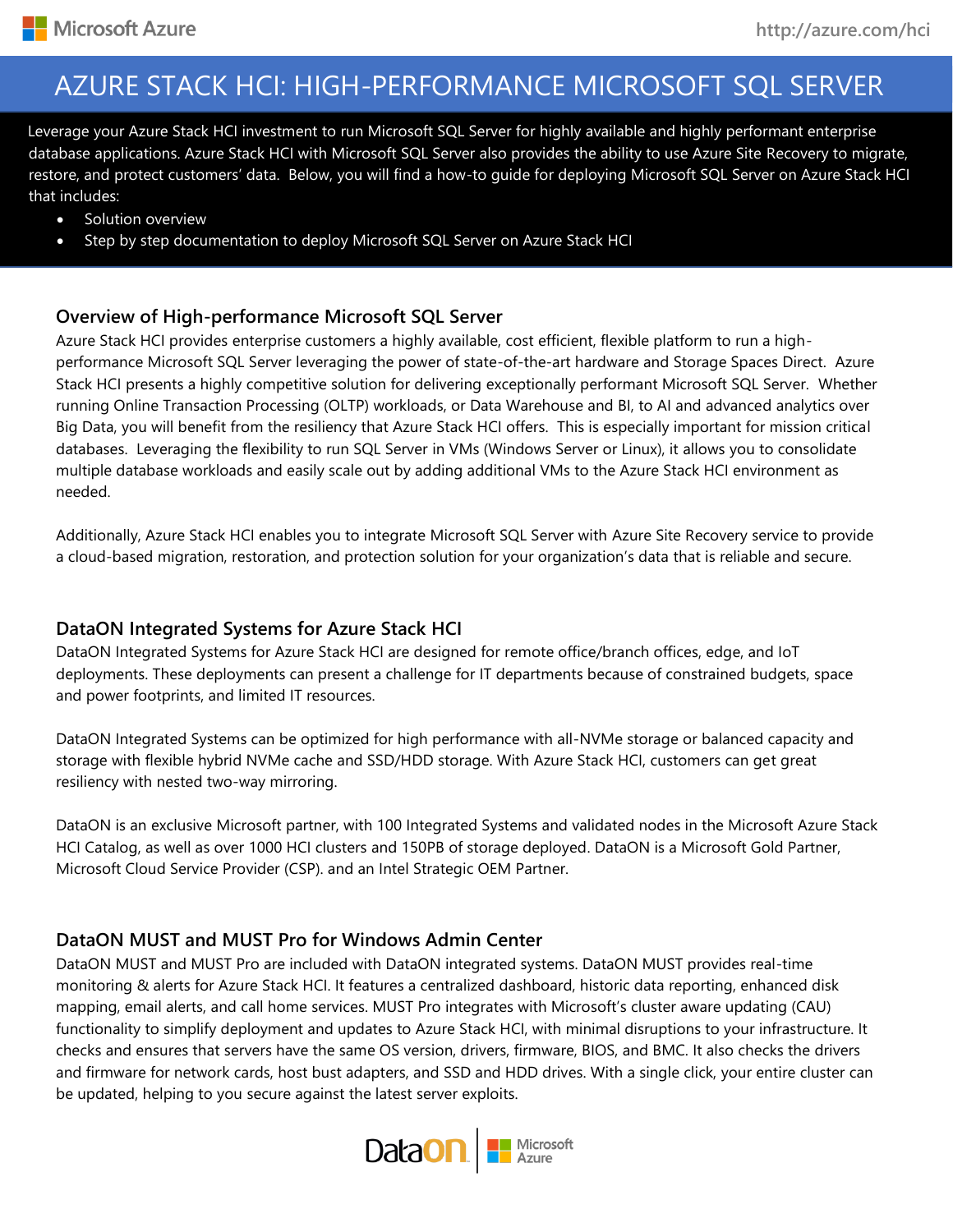# AZURE STACK HCI: HIGH-PERFORMANCE MICROSOFT SQL SERVER

## **How to deploy Microsoft SQL Server on Azure Stack HCI**

1. Hardware and OS configuration for Azure Stack HCI



| <b>DataON</b>                                   | <b>DataON</b>     | <b>DataON</b>     |                                                                                     | <b>DataON</b>    | <b>DataON</b>     | <b>DataON</b>    |
|-------------------------------------------------|-------------------|-------------------|-------------------------------------------------------------------------------------|------------------|-------------------|------------------|
| AZS-6112                                        | AZS-6212          | AZS-6224          |                                                                                     | AZS-108          | AZS-212           | AZS-216          |
| Optimized for                                   | Optimized for     | Optimized for     |                                                                                     | Optimized for    | Optimized for     | Optimized for    |
| size &                                          | <b>IOPS &amp;</b> | <b>IOPS &amp;</b> |                                                                                     | size &           | <b>IOPS &amp;</b> | IOPS &           |
| performance                                     | capacity          | performance       |                                                                                     | performance      | capacity          | performance      |
| 2 to 16 Nodes                                   |                   |                   | 2 to 16 Nodes                                                                       |                  |                   |                  |
| AII-NVMe                                        | Hybrid            | AII-NVMe          |                                                                                     | All-NVMe         | Hybrid            | All-NVMe         |
| flash storage                                   | storage           | flash storage     |                                                                                     | flash storage    | storage           | flash storage    |
|                                                 | 2U / 1-Node Rack  |                   |                                                                                     |                  |                   |                  |
| 1U / 1-Node Rack                                | 2x 2.5"/3.5" NVMe | 2U / 1-Node Rack  |                                                                                     | 1U / 1-Node Rack | 2U / 1-Node Rack  | 2U / 1-Node Rack |
| 12x 2.5" Bays                                   | $+10x3.5"$        | 24x 2.5" Bays     |                                                                                     | 8x 2.5" Bays     | 12x 3.5" Bays     | 16x 2.5" Bays    |
|                                                 | SAS/SATA          |                   |                                                                                     |                  |                   |                  |
| 3rd Generation Intel® Xeon® Scalable processors |                   |                   | 2 <sup>nd</sup> Generation Intel <sup>®</sup> Xeon <sup>®</sup> Scalable processors |                  |                   |                  |
| Up to 12TB DDR4                                 |                   |                   | 128GB to 1.5TB DDR4                                                                 |                  |                   |                  |
| Intel <sup>®</sup> NVMe SSDs                    |                   |                   | Intel <sup>®</sup> NVMe SSDs                                                        |                  |                   |                  |
| 25GbE RDMA networking                           |                   |                   | 25GbE RDMA networking                                                               |                  |                   |                  |

### **Step by Step guide to [deploy Azure Stack HCI.](https://docs.microsoft.com/azure-stack/hci/)** Install [Windows Admin Center \(WAC\)](https://aka.ms/windowsadmincenter) for managing Azure Stack HCI.

2. Set up Microsoft SQL Server on Azure Stack HCI

Set up Windows Server or Linux VM

- a. Install [SQL Server on Linux](https://docs.microsoft.com/en-us/sql/linux/sql-server-linux-setup)
- b. Install [SQL Server on Windows](https://docs.microsoft.com/en-us/sql/database-engine/install-windows/install-sql-server)
- 3. Monitoring and performance tuning

To ensure performance and health of your Microsoft SQL Server instances on Azure Stack HCI, it is important that appropriate [monitoring and tuning](https://docs.microsoft.com/en-us/sql/relational-databases/performance/performance-monitoring-and-tuning-tools) is put in place. Additional SQL Server database engine tutorials are included [here.](https://docs.microsoft.com/en-us/sql/relational-databases/database-engine-tutorials) 

For tuning SQL Server 2016/2017 for high performance, the following [recommended practices](https://support.microsoft.com/en-us/help/4465518/recommended-updates-and-configurations-for-sql-server) are provided.